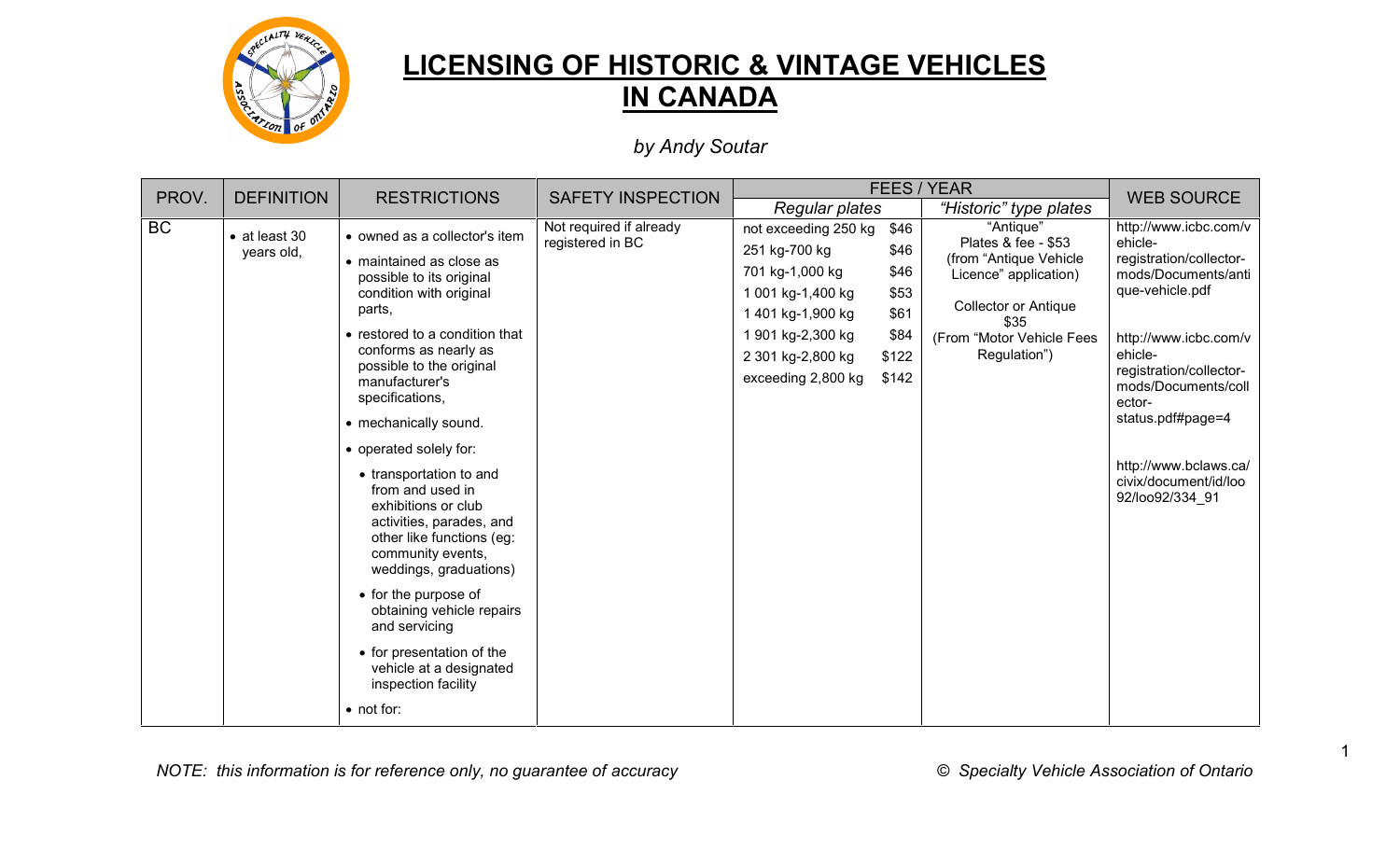| PROV.       | <b>DEFINITION</b>                   | <b>RESTRICTIONS</b>                                                                                                                                                                                                                                                                                                                                                                                                                                                                                           | <b>SAFETY INSPECTION</b>                                                                                                                                                                                                                                | <b>FEES / YEAR</b>                                                                 | <b>WEB SOURCE</b>                                              |                                                                                                                                               |
|-------------|-------------------------------------|---------------------------------------------------------------------------------------------------------------------------------------------------------------------------------------------------------------------------------------------------------------------------------------------------------------------------------------------------------------------------------------------------------------------------------------------------------------------------------------------------------------|---------------------------------------------------------------------------------------------------------------------------------------------------------------------------------------------------------------------------------------------------------|------------------------------------------------------------------------------------|----------------------------------------------------------------|-----------------------------------------------------------------------------------------------------------------------------------------------|
|             |                                     |                                                                                                                                                                                                                                                                                                                                                                                                                                                                                                               |                                                                                                                                                                                                                                                         | Regular plates                                                                     | "Historic" type plates                                         |                                                                                                                                               |
|             |                                     | • test driving (temp. permit<br>required)<br>• everyday pleasure<br>driving                                                                                                                                                                                                                                                                                                                                                                                                                                   |                                                                                                                                                                                                                                                         |                                                                                    |                                                                |                                                                                                                                               |
| <b>ALB</b>  | $\bullet$ 25 or more<br>years old   | used as:<br>$\bullet$<br>o a collector's item in<br>exhibitions<br>$\circ$ in club activities<br>$\circ$ in parades<br>o as transportation to and<br>from these events<br>$\circ$ as transportation to<br>servicing appointments                                                                                                                                                                                                                                                                              | No annual inspection or on-<br>transfer inspection req'd.                                                                                                                                                                                               | \$84.45 (incl GST)                                                                 | \$39.45 (incl GST)<br>one time fee, does not<br>renew annually | https://www.serviceal<br>berta.ca/pdf/Product<br>Catalogue.pdf                                                                                |
| <b>SASK</b> | $\bullet$ at least 30<br>years old. | • applicant must have or<br>operate a primary-use<br>vehicle registered:<br>$\circ$ in the applicant's name,<br><b>or</b><br>$\circ$ in the name of the<br>applicant's spouse, or<br>$\circ$ jointly registered in the<br>names of both spouses,<br>$\circ$ in the name of a<br>corporation for the<br>applicant's personal use.<br>• The vehicle must be<br>registered in either Class<br>$PV1$ or LV $2$<br>• The antique vehicle must<br>be for private use only and<br>not for commercial or farm<br>use. | None if:<br>a Class LV<br>$\blacksquare$<br>registered for personal<br>use<br>gross vehicle weight<br>$\omega$<br>rating less than 4,500 kg<br>$(9,920 \, lb)$<br>or has been given an<br>$\sim$<br>exemption by Vehicle<br>Standards and<br>Inspection | \$1270<br>(includes insurance, based<br>on 2017 Ford Taurus - #5<br>safety rating) | "Antique" vehicle<br>\$153<br>\$90<br>if 1941 or older         | https://www.sgi.sk.ca/<br>online_services/rate/<br>https://www.sgi.sk.ca/<br>individuals/registratio<br>n/guidelines/antiquev<br>ehicles.html |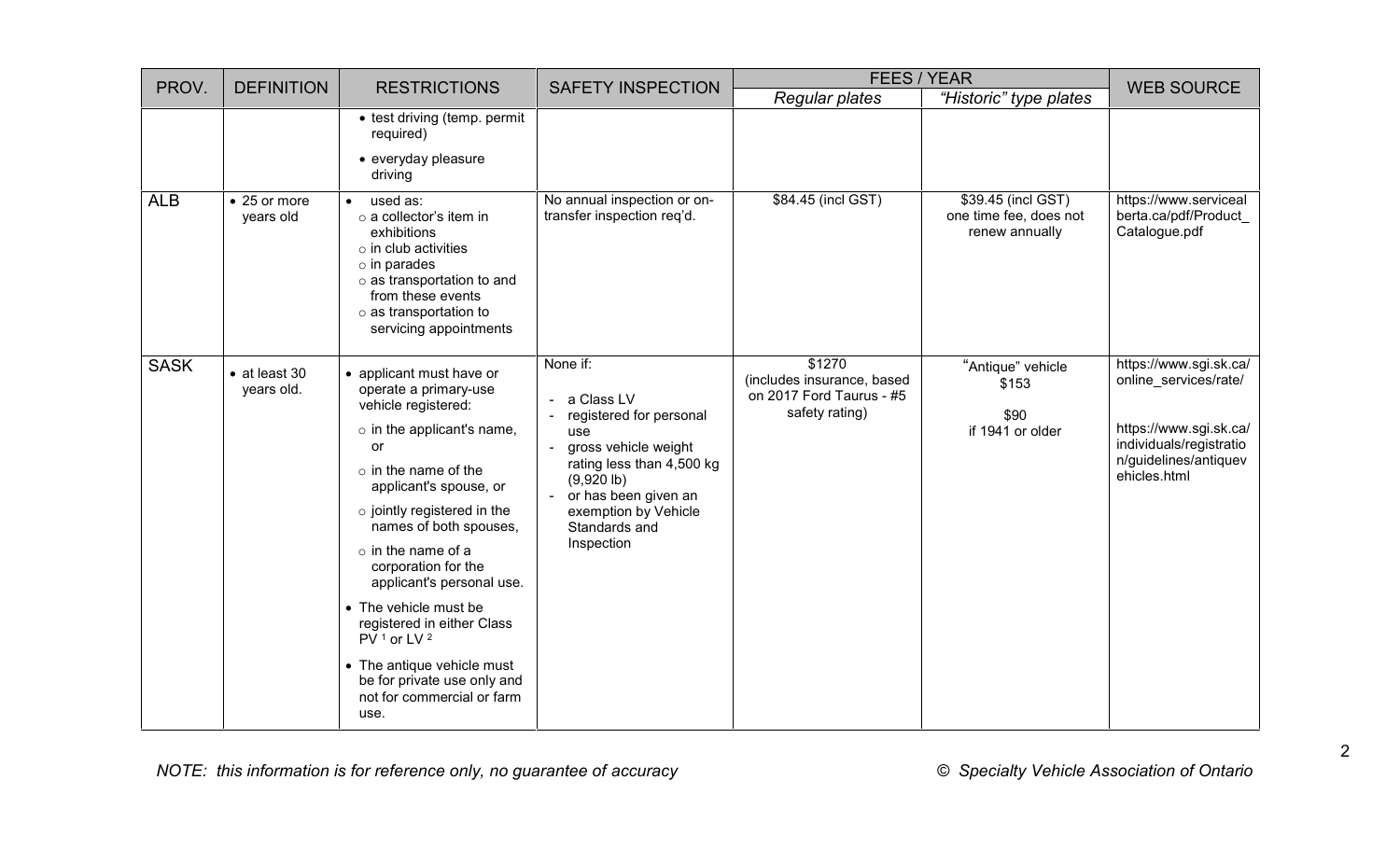| PROV.      | <b>DEFINITION</b>                                                                                                             | <b>RESTRICTIONS</b>                                                                                                                                                                                                                                                                                         | <b>SAFETY INSPECTION</b>                                              | <b>FEES / YEAR</b>                                                                                                                                                                            |                                                                                                                                                                                                  | <b>WEB SOURCE</b>                                                                                                                                                        |
|------------|-------------------------------------------------------------------------------------------------------------------------------|-------------------------------------------------------------------------------------------------------------------------------------------------------------------------------------------------------------------------------------------------------------------------------------------------------------|-----------------------------------------------------------------------|-----------------------------------------------------------------------------------------------------------------------------------------------------------------------------------------------|--------------------------------------------------------------------------------------------------------------------------------------------------------------------------------------------------|--------------------------------------------------------------------------------------------------------------------------------------------------------------------------|
|            |                                                                                                                               |                                                                                                                                                                                                                                                                                                             |                                                                       | <b>Regular plates</b>                                                                                                                                                                         | "Historic" type plates                                                                                                                                                                           |                                                                                                                                                                          |
| <b>MAN</b> | "Collector<br>Vehicle<br>Program"<br>$\bullet$ at least 25<br>years old                                                       | • passenger vehicle, light<br>truck (gross vehicle weight<br>of 4,540 kgs or less) or<br>motorcycle<br>• used for 'Pleasure' only<br>(not used for regular<br>commuting)<br>• maintained at a value of at<br>least \$5,000 for passenger<br>vehicles and light trucks or<br>over \$4,000 for<br>motorcycles | "Certificate of Inspection"<br>required on transfer of<br>ownership   | Est. \$1638<br>(calculated for 2017 Ford<br>Taurus SE in Winnipeg)<br>includes registration and<br>basic insurance                                                                            | Est. \$446<br>(calculated for 32 Ford<br>model B in Winnipeg)<br>includes registration and<br>basic insurance                                                                                    | https://apps.mpi.mb.c<br>a/Irc/intro 2.asp?Lan<br>$g=0$<br>https://www.mpi.mb.c<br>a/en/Reg-and-<br>Ins/Insurance/Pages/<br>collectorvehicleprogr<br>am.aspx             |
| <b>ONT</b> | at least 30<br>years old and<br>substantially<br>unchanged or<br>unmodified from<br>the original<br>manufacturer's<br>product | can be operated on a<br>highway:<br>$\bullet$ in parades<br>• for purposes of exhibition,<br>tours or similar functions<br>organized by a properly<br>constituted automobile club<br>• for purposes of repair,<br>testing or demonstration for<br>sale<br>· does not have year-of-<br>manufacture plates    | Safety Standards Certificate"<br>required on transfer of<br>ownership | \$120 south<br>\$60 north                                                                                                                                                                     | \$18 south & north                                                                                                                                                                               | https://www.ontario.c<br>a/laws/regulation/900<br>628/v64<br>https://www.ontario.c<br>a/page/register-<br>vehicle-permit-<br>licence-plate-and-<br>sticker#fees          |
| <b>QUE</b> | vintage vehicle<br>- manufactured<br>30 years ago or<br>earlier                                                               | A hand-crafted vehicle or<br>vintage vehicle (preserved or<br>restored to its original<br>condition) can be registered<br>under a C licence plate. This<br>means it is not authorized to<br>operate everywhere on the<br>road network. With a<br>restricted-area use licence<br>plate, a vehicle may:       | Not required                                                          | Vehicles used on a public<br>road (restricted area use)<br>Pass.<br>Veh.<br>Insurance<br>contribution (tax \$33.51<br>included)<br>Charge<br>\$4.45<br>Vehicle<br>\$48.75<br>registration fee | Vehicles used on a public<br>road (restricted area use)<br>Pass.<br>Veh.<br>Insurance<br>contribution (tax<br>\$33.51<br>included)<br>Charge<br>\$4.45<br>Vehicle<br>\$48.75<br>registration fee | https://saaq.gouv.qc.<br>ca/en/vehicle-<br>registration/registerin<br>g-vehicle/vehicle-<br>with-restricted-area-<br>use/other-vehicles-<br>with-restricted-area-<br>use |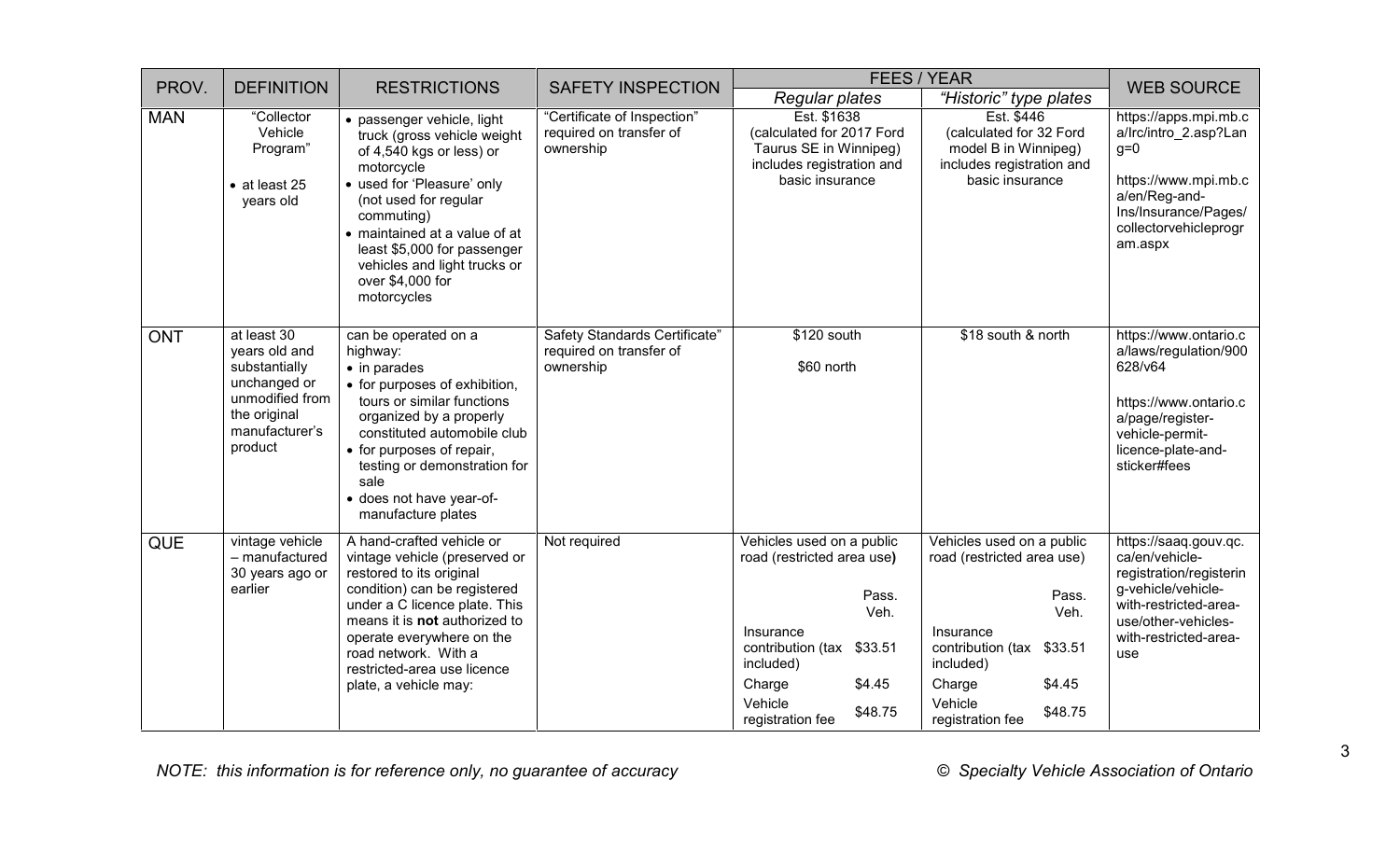| PROV.     | <b>DEFINITION</b>                                       | <b>RESTRICTIONS</b>                                                                                                                                                                                                                                                                                                                                                                                                                                                                                     | <b>SAFETY INSPECTION</b> | <b>FEES / YEAR</b>                                                                                                                                                  |                                                                                           |       | <b>WEB SOURCE</b>                                        |                                                                                                                                     |
|-----------|---------------------------------------------------------|---------------------------------------------------------------------------------------------------------------------------------------------------------------------------------------------------------------------------------------------------------------------------------------------------------------------------------------------------------------------------------------------------------------------------------------------------------------------------------------------------------|--------------------------|---------------------------------------------------------------------------------------------------------------------------------------------------------------------|-------------------------------------------------------------------------------------------|-------|----------------------------------------------------------|-------------------------------------------------------------------------------------------------------------------------------------|
|           |                                                         |                                                                                                                                                                                                                                                                                                                                                                                                                                                                                                         |                          | <b>Regular plates</b>                                                                                                                                               |                                                                                           |       | "Historic" type plates                                   |                                                                                                                                     |
|           |                                                         | • only be operated on roads<br>where speed limit is 70<br>km/h or under, provided<br>those roads are not<br>highways or<br>• a right-angle crossing on<br>roads where the speed limit<br>is above 70 km/h, provided<br>those roads are not<br>highways or limited access<br>roads.<br>Vehicles bearing a restricted-<br>area use licence plate are<br>authorized to operate on any<br>public road when travelling<br>as part of an event organized<br>by a vintage vehicle club<br>registered in Québec |                          | Total                                                                                                                                                               | \$86.71                                                                                   | Total | \$86.71<br>(no special plates for<br>"antique" vehicles) |                                                                                                                                     |
| <b>NB</b> | "Antique Auto"<br>at least 25<br>$\bullet$<br>years old | The owner of a motor vehicle<br>registered as an antique<br>vehicle shall not drive it or<br>permit it to be driven on a<br>highway except:<br>(a) for the purpose of taking<br>the vehicle to be repaired<br>or serviced,<br>(b) for displaying it to the<br>public in a place, parade<br>or procession and for<br>taking it to and from such<br>a place, parade or<br>procession, or<br>(c) for driving in an antique<br>vehicle rally                                                                | Required annually        | Unladen weight<br>$0 - 1,000$ kg<br>$1,001 - 1,200$<br>$1, 201 - 1,400$<br>$1,401 - 1,600$<br>$1,601 - 1,800$<br>$1,801 - 2,000$<br>$2,001 - 2,200$<br>2,201 and up | \$61.00<br>\$77.00<br>\$91.00<br>\$108.00<br>\$123.00<br>\$142.00<br>\$162.00<br>\$189.00 |       | Antique auto \$19.00                                     | http://www2.gnb.ca/c<br>ontent/gnb/en/service<br>s/services_renderer.2<br>00814.Motor Vehicle<br>_Registration.html#se<br>rviceFees |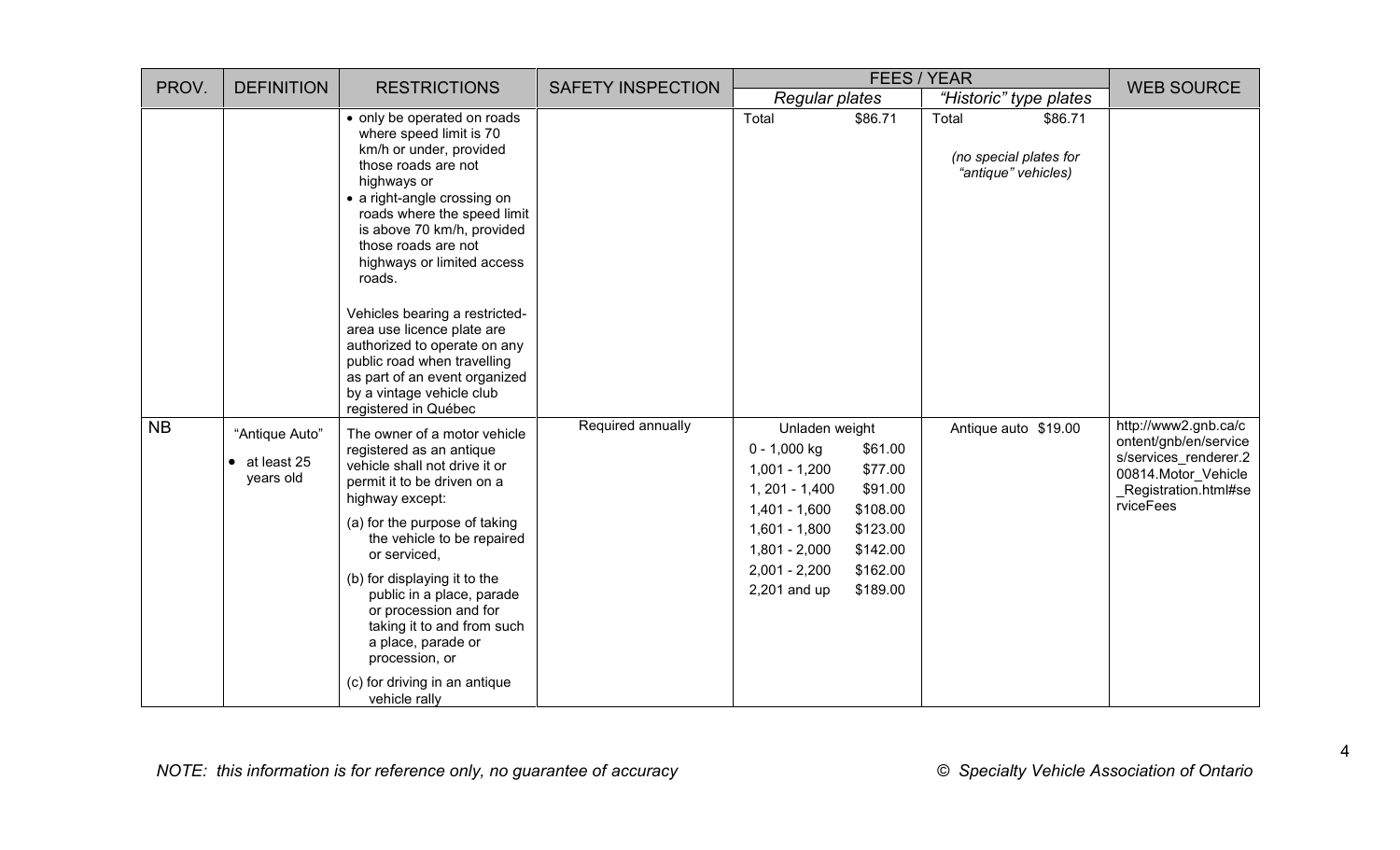| PROV.          | <b>DEFINITION</b>                                                                                                                                                                                                                                    | <b>RESTRICTIONS</b>                                                                                                                                                                                                                                                                                                                                                                                                                                                          | <b>SAFETY INSPECTION</b>                               | <b>FEES / YEAR</b>                                                                                                                                    | <b>WEB SOURCE</b>                            |                                                                                                                                                                             |
|----------------|------------------------------------------------------------------------------------------------------------------------------------------------------------------------------------------------------------------------------------------------------|------------------------------------------------------------------------------------------------------------------------------------------------------------------------------------------------------------------------------------------------------------------------------------------------------------------------------------------------------------------------------------------------------------------------------------------------------------------------------|--------------------------------------------------------|-------------------------------------------------------------------------------------------------------------------------------------------------------|----------------------------------------------|-----------------------------------------------------------------------------------------------------------------------------------------------------------------------------|
|                |                                                                                                                                                                                                                                                      |                                                                                                                                                                                                                                                                                                                                                                                                                                                                              |                                                        | <b>Regular plates</b>                                                                                                                                 | "Historic" type plates                       |                                                                                                                                                                             |
| <b>NS</b>      | "Antique Auto"<br>• the vehicle is<br>30 or more<br>model years<br>old<br>$\bullet$ is a<br>passenger<br>motor vehicle<br>or light<br>commercial<br>motor vehicle<br>that has a<br>registered<br>weight of<br>5000 kgs, or<br>less, or<br>motorcycle | • the owner must be a<br>resident of Nova Scotia;<br>• the owner must have<br>another registered motor<br>vehicle in his/her name;<br>• the owner must provide<br>proof of insurance, and<br>must maintain valid<br>insurance at all times;<br>• the vehicle cannot be used<br>for business or usual family<br>purposes<br>• the owner is a member of<br>an antique club, and the<br>secretary of the club has<br>signed the application form<br>indicating that the vehicle | "Antique" vehicles exempt<br>from bi-annual inspection | 2 year renewals:<br>\$143.30<br>0-1000 kg<br>1001-1500 kg   \$176.90<br>1501-3200 kg   \$221.70<br>3201-4100 kg   \$276.50<br>4101-5000 kg   \$333.90 | Antique Auto \\$19.85                        | https://novascotia.ca/<br>sns/rmv/registration/r<br>egister-2015.asp<br>https://novascotia.ca/<br>sns/rmv/registration/s<br>afeinsp.asp                                     |
| PEI            | ???                                                                                                                                                                                                                                                  | has been tested for<br>originality, running order<br>and safety.<br>???                                                                                                                                                                                                                                                                                                                                                                                                      | ???                                                    | \$100                                                                                                                                                 | \$100                                        | https://www.princeed<br>wardisland.ca/sites/d<br>efault/files/legislation/                                                                                                  |
| <b>NFL/LAB</b> | The<br>Newfoundland<br>Antique and<br>Classic Car<br>Club has been<br>authorized by<br>government to<br>perform the<br>initial inspection<br>and certification<br>for formal<br>classification of                                                    | • maintained as nearly as<br>possible with original<br>component parts<br>• certified by Newfoundland<br>Antique and Classic Car<br>Club and owned as a<br>collector item<br>• operated solely for use in<br>exhibitions, club activities,                                                                                                                                                                                                                                   | - Required on transfer of<br>ownership (same as Ont.)  | Pass. Vehicle:<br>\$180<br>Seniors:<br>\$104                                                                                                          | Antique Vehicle.<br>\$90<br>Seniors:<br>\$56 | h05f.pdf<br>http://www.nlclassics.<br>com/about-<br>us/guidelines-for-<br>certification-of-<br>antique-vehicles/<br>http://www.servicenl.<br>gov.nl.ca/drivers/fees<br>.pdf |

*NOTE: this information is for reference only, no guarantee of accuracy © Specialty Vehicle Association of Ontario*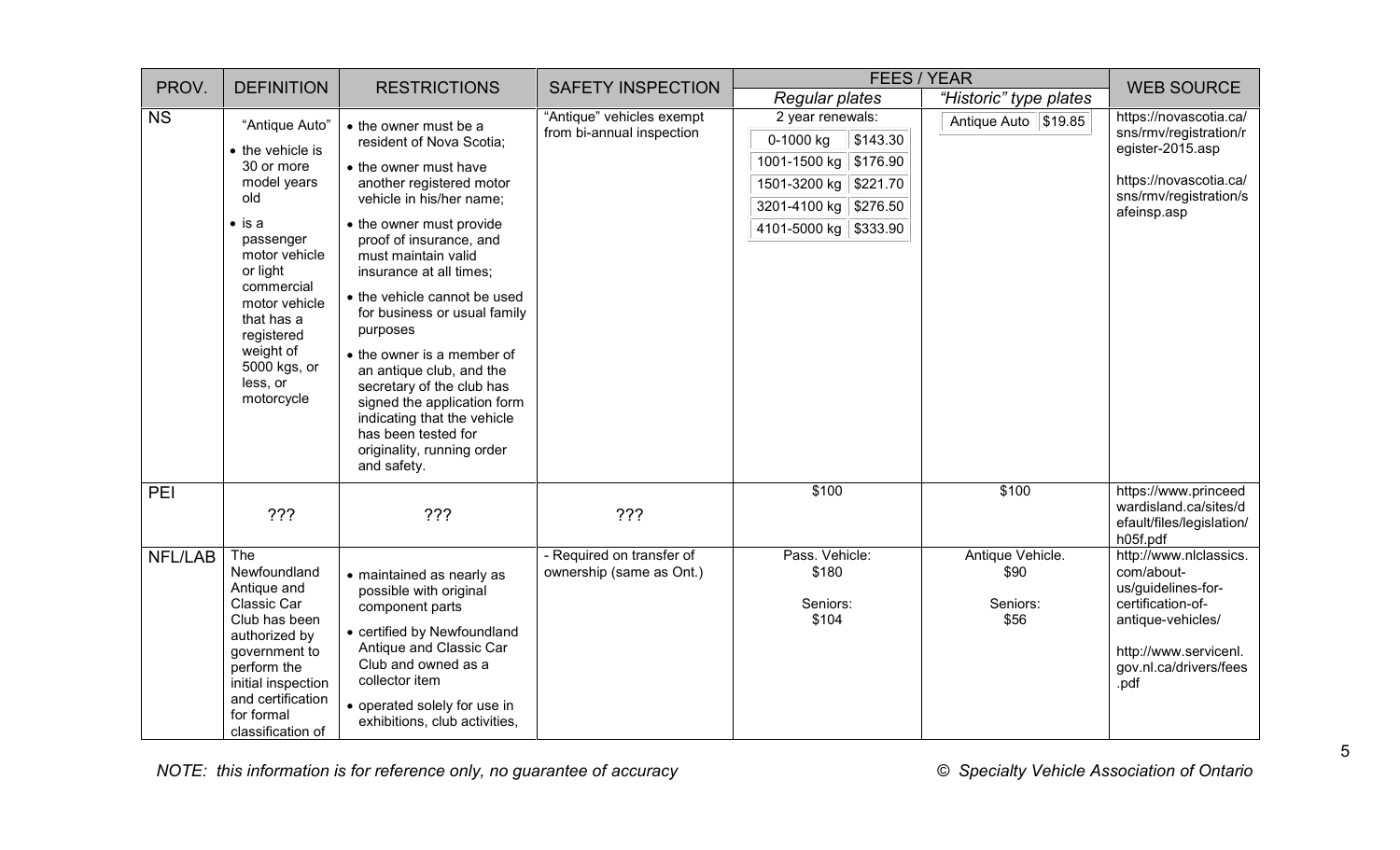| PROV. | <b>DEFINITION</b>                                | <b>RESTRICTIONS</b>                                                                                                                                                                                                                                                                                                                    | <b>SAFETY INSPECTION</b> | FEES / YEAR    |                        | <b>WEB SOURCE</b> |
|-------|--------------------------------------------------|----------------------------------------------------------------------------------------------------------------------------------------------------------------------------------------------------------------------------------------------------------------------------------------------------------------------------------------|--------------------------|----------------|------------------------|-------------------|
|       |                                                  |                                                                                                                                                                                                                                                                                                                                        |                          | Regular plates | "Historic" type plates |                   |
|       | a vehicle as an<br>"antique".                    | parades, and other similar<br>functions                                                                                                                                                                                                                                                                                                |                          |                |                        |                   |
|       | $\bullet$ vehicle 25<br>years of age<br>or older | • and used for occasional<br>family pleasure but, in no<br>event, for general<br>transportation or business<br>purposes                                                                                                                                                                                                                |                          |                |                        |                   |
|       |                                                  | Does NOT include:                                                                                                                                                                                                                                                                                                                      |                          |                |                        |                   |
|       |                                                  | $\bullet$ kit cars<br>$\bullet$ hot rods<br>• custom built<br>• modified vehicles<br>• motor homes, custom<br>camper vans, motor<br>cycles, or commercial<br>vehicles operated for<br>occasional summer use<br>Minor modifications are<br>permitted:<br>• period type body<br>modifications are permitted<br>(continental kits, fender |                          |                |                        |                   |
|       |                                                  | skirts)<br>• no alteration of the body<br>chassis or suspension is<br>permitted                                                                                                                                                                                                                                                        |                          |                |                        |                   |
|       |                                                  | • engine and transmission<br>must be original types<br>installed in the model from<br>factory. In some cases, an<br>updated drive train may be<br>permitted if of original type<br>and appearance (eg: Chev                                                                                                                            |                          |                |                        |                   |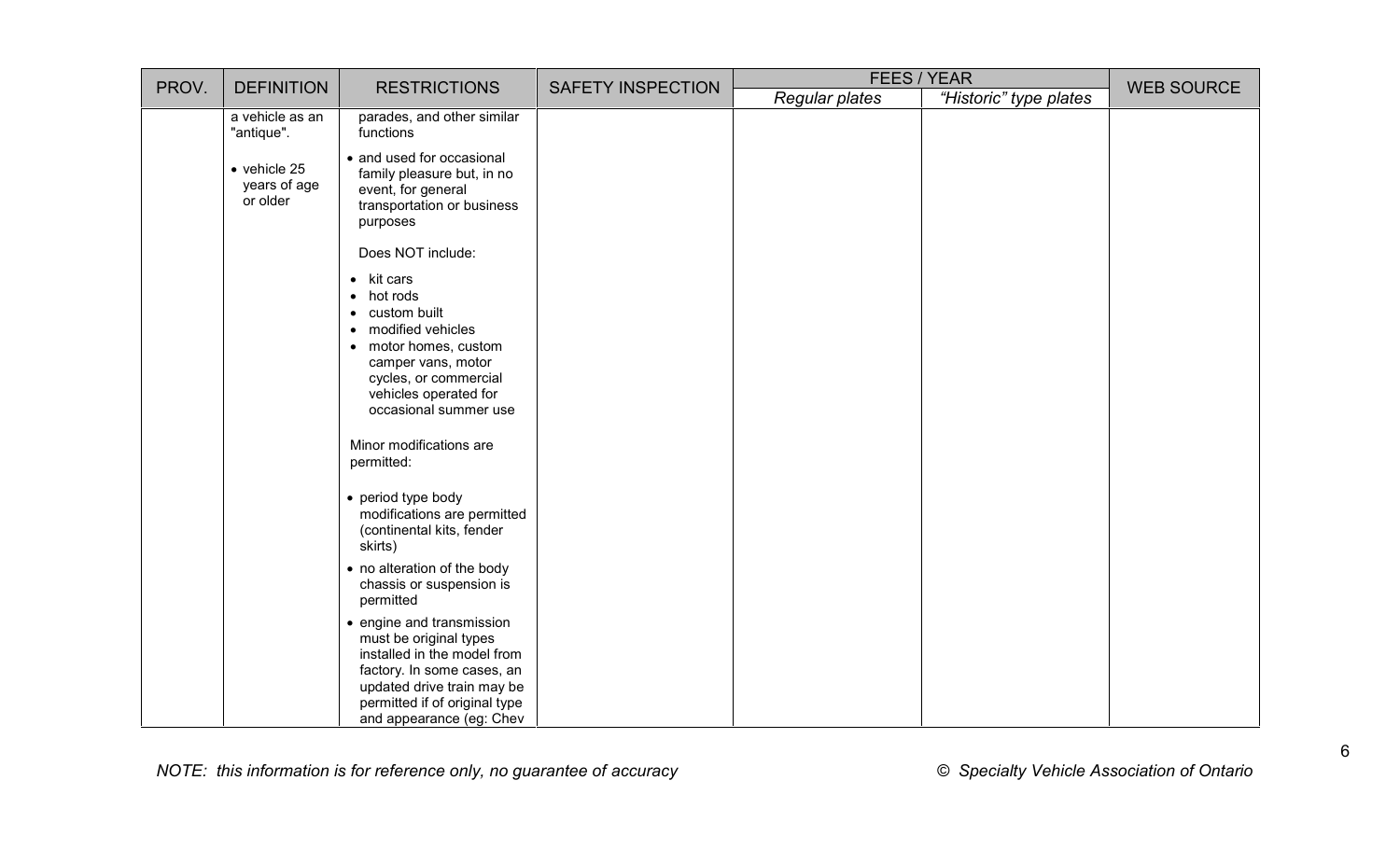| PROV. | <b>DEFINITION</b> | <b>RESTRICTIONS</b>                                                                                                                                                                                                                                                                                                            | <b>FEES / YEAR</b><br><b>SAFETY INSPECTION</b><br>Regular plates<br>"Historic" type plates |  |  |  | <b>WEB SOURCE</b> |
|-------|-------------------|--------------------------------------------------------------------------------------------------------------------------------------------------------------------------------------------------------------------------------------------------------------------------------------------------------------------------------|--------------------------------------------------------------------------------------------|--|--|--|-------------------|
|       |                   |                                                                                                                                                                                                                                                                                                                                |                                                                                            |  |  |  |                   |
|       |                   | 265 updated to a 305 or<br>350 it is of original<br>appearance for vehicle in<br>which it is installed and has<br>original style top pans,<br>manifold, dome, carburetor<br>and air cleaner. Under no<br>circumstances will<br>performance built engines,<br>torque converters or<br>transmissions be approved                 |                                                                                            |  |  |  |                   |
|       |                   | • interior is to be original but<br>may be converted to<br>bucket seats and console<br>provided these are correct<br>type for that model and<br>year                                                                                                                                                                           |                                                                                            |  |  |  |                   |
|       |                   | · dash is to be original with<br>correct instrumentation - no<br>alterations permitted.<br>(cutting holes to fit gauges<br>or modifications of dash<br>plates to take gauges not<br>allowed). Conversion of<br>factory radio to AM/FM<br>stereo is permitted<br>provided it requires no<br>alternation to the original<br>dash |                                                                                            |  |  |  |                   |
|       |                   | • Tires and wheels must be<br>original type used on the<br>vehicle from the factory<br>and may be factory mags<br>of that year. No custom<br>wheels or wide tires<br>requiring cutting or altering<br>of the wheel opening is<br>permitted                                                                                     |                                                                                            |  |  |  |                   |

*NOTE: this information is for reference only, no guarantee of accuracy © Specialty Vehicle Association of Ontario*